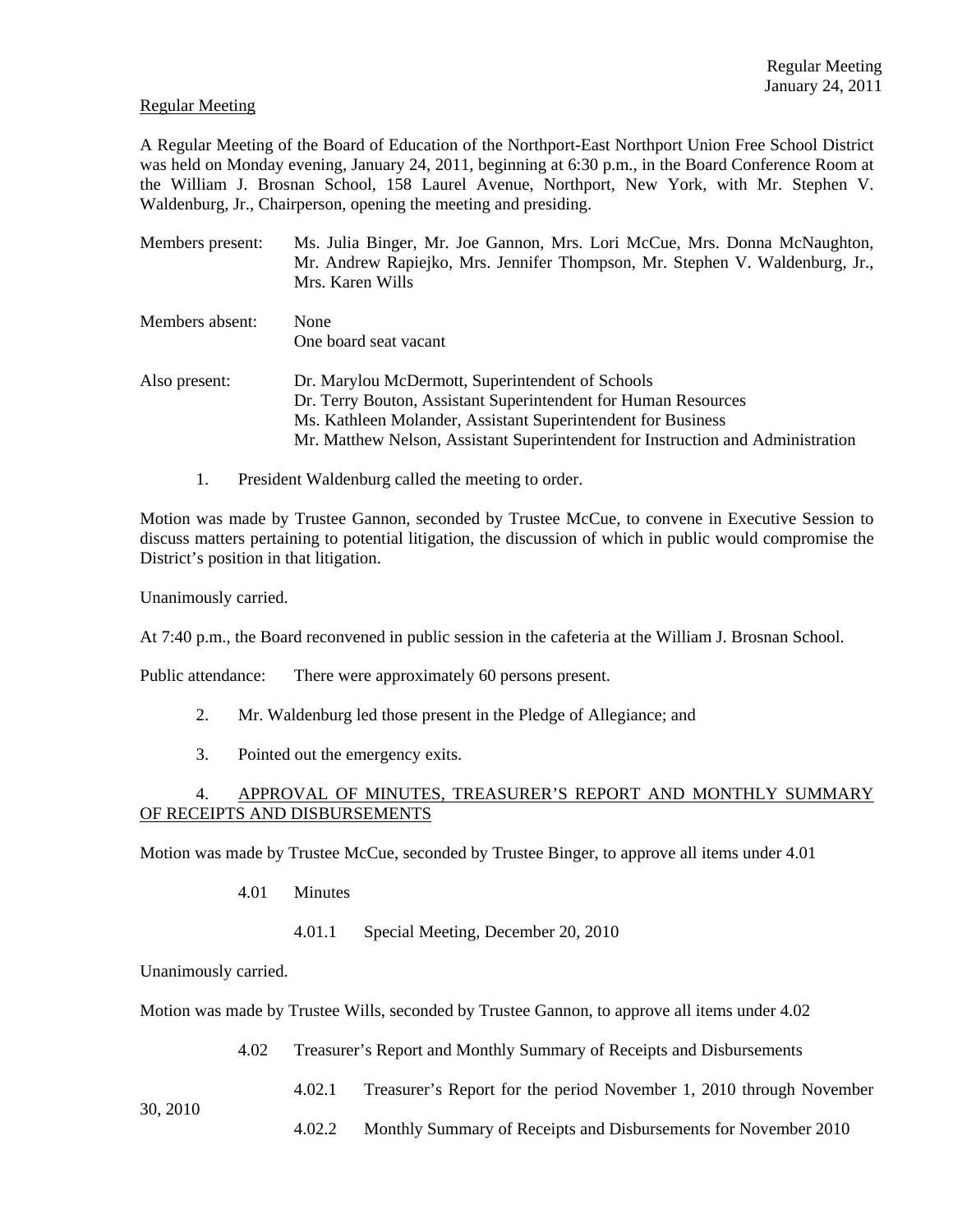Trustee Binger noted that there was a typo in the date on the report as it should be November 30, not November 31.

Vote on Trustee Wills motion to approve all items under 4.02 was unanimously carried.

 4.03 For Information: Claims Auditor's Report for Warrants and Schedule of Claims for payments dated:

 November 2010 (Wire Transfer Report), November 15, 2010 (Accounts Payable Warrant), November 5, 2010 (Payroll Trust & Agency Warrant), November 30, 2010 (Accounts Payable Warrant), November 19, 2010 (Payroll Trust & Agency Warrant), November 2010 (Claims Audit Report)

#### 5. SPECIAL REPORTS/ANNOUNCEMENTS FROM THE SUPERINTENDENT

5.01 Accomplishments of Staff and Students

 5.01.1 Mr. Izzet Mergen, Music Director K-12, introduced the following NYSSMA All State Participants: John Barry, Suzanne Farber, Elizabeth Murphy, Daniel Park, Christopher Schaefer, Ariana Warren, Jennifer Yland, Jaclyn Gradel, Julie Falango and Tyler Bonilla.

President Waldenburg and Superintendent McDermott presented the students with commendations from the Board.

### 5.02 Superintendent Presents on 2011-2012 Budget Process:

Dr. Marylou McDermott, Superintendent, stated that the guiding principles for developing the 2011-2012 budget are to maintain and enhance quality education district-wide in the most fiscally responsible manner; examine every budget line and reduce/eliminate wherever possible; avoid spikes by including necessary appropriated fund balance; include reasonable allocations for contingent expenses; utilize reserves appropriately to stabilize the District tax rate; recognize contracts, mandates, and laws govern much of the District's operation; and meet today's needs and plan for tomorrow's challenges in this turbulent fiscal climate.

In summary of the District's expenditures, Dr. McDermott noted that expenditures are comprised of approximately 76.49% employee salaries and benefits, 6.68% Contractual Services, 6.28% BOCES Services, 4.52% Contract Transportation, 3.37% Debt Service, 1.40% Supplies, Software, Books, etc., 0.99% Interfund Transfers and 0.27% Equipment. The variables that impact the District's expenditures are pension costs, including TRS and ERS, health insurance, transportation and interest rates.

The District's revenue sources are comprised of 80.96% Tax Levy, 7.64% State Aid, 6.69% STAR, 2.37% Appropriated Fund Balance, 0.34% Appropriated Reserves, and 2.00% Miscellaneous Revenue. The variables that impact revenue include State Aid which is contingent on Governor's Executive Proposal, BOCES AID which is contingent on State formula, Assessed Valuation which is contingent on property assessments, and Interest Earnings which are subject to market fluctuations.

Dr. McDermott stated that the proposed instructional initiatives in the 2011-2012 budget are to lower class size in core academic subjects at the secondary level, to purchase and install interactive whiteboard technology in all instructional classrooms; and to provide wireless computing devices for professional staff. Superintendent McDermott stated that the targeted budget range for 2011-2012 is a proposed budget between \$150,437,086 and \$151,911,959, which relates to a proposed budget-to-budget increase between 2.0% and 3.0% and a proposed tax rate increase between 1.33% and 2.48%. Dr. McDermott noted that the tax rate range is contingent on no change to State Aid from 2010-2011 and assessed valuation.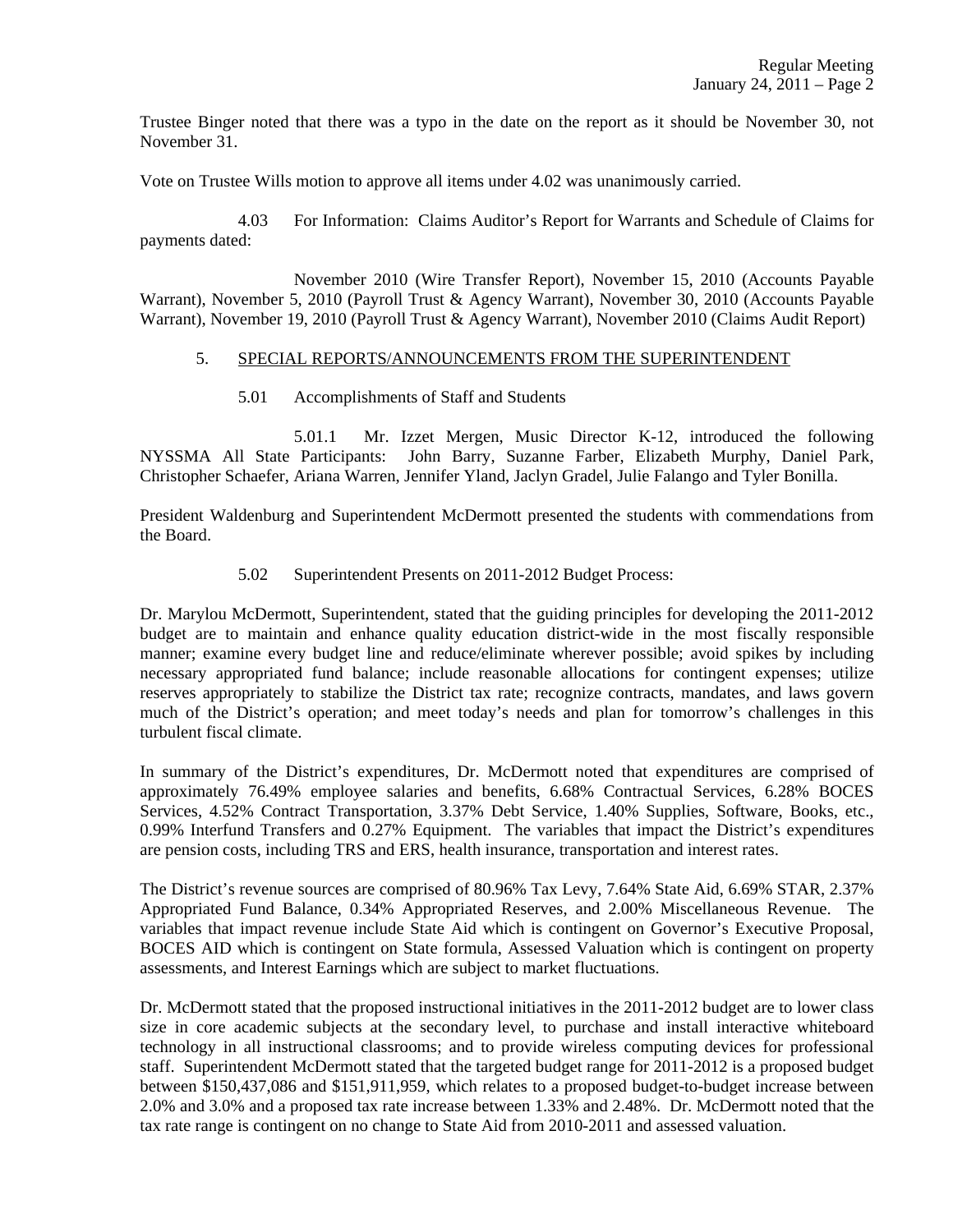Dr. McDermott stated that every program, grade level, course is being evaluated for consistency throughout the District. Dr. McDermott noted that the proposed budget is a living document based on current need.

There was a discussion regarding ERS and TRS projections, the initiative to lower core class sizes at the secondary level, District reserves, interactive white boards and computing devices, and health and dental insurance premiums.

# 5.02 NWEA (Northwest Evaluation Association) presentation

Mr. Matthew Nelson, Assistant Superintendent for Instruction and Administration, stated that the Northwest Evaluation Association (NWEA) is a research-based, not-for-profit organization with 4,400 partners worldwide with a shared vision of child-centered education. NWEA measures academic progress by identifying the instructional level of each student, identifying the areas of strength at the sub goal levels, identifying the gaps in learning down to the sub goal level, and measuring achievement and growth across time. Mr. Nelson stated that NWEA uses a RIT Scale (Rasch Unit) which is a stable, equal interval achievement scale linked to curriculum measuring item difficulty with cross graded measurement and shows growth over time. Mr. Nelson noted that NWEA is uniquely adaptive and dynamically built for all students and provides valuable learning statements to teachers, students and parents.

Mr. Nelson stated that the District's plan is to implement the NWEA testing in K-8 reading and mathematics with three testing periods during the year and one over the summer for AIS students. The testing implements are approximately one hour for each subject area and results are available within a 24- 48 hour turnaround time. Mr. Nelson noted that the learning statements target classroom instruction facilitating differentiated instruction and tiered assignments tailored to where students are struggling and where they are doing well.

After a brief discussion, President Waldenburg thanked Mr. Nelson for his very informative report.

Motion was made by Trustee Gannon, seconded by Trustee Rapiejko, to reorder the agenda and push item 13. forward and move into the Public Work Session to discuss solar energy.

Vote on Trustee Gannon's motion was as follows:

YES: Ms. Binger, Mr. Gannon, Mrs. McCue, Mrs. McNaughton, Mr. Rapiejko, Mrs. Thompson, Mr. Waldenburg

ABSTAIN: Mrs. Wills

Motion passed.

13. Public Work Session to discuss solar energy

Mr. Ben Waller of Mercury Solar Systems, Inc. stated that energy problems are growing and investing in solar energy would provide cost reductions through energy efficiency and drive new revenue and create income from SREC and Carbon credits. Mercury Solar Systems, Inc. is headquartered in Port Chester, NY with multiple offices through New York, Connecticut, New Jersey and Pennsylvania. Mr. Waller noted that they have performed over 1500 installations in the northeast and are a single source solution for design, procurement, installation and service. Mr. Waller stated that installation can be performed through a rooftop system or a ground mount system. Solar electricity works by sunlight hitting the panels which creates DC power, inverters convert DC to AC and AC power is used inside the buildings. Mr. Waller noted that a true south, 180 degree exposure is optimum for installation. Northport High School has approximately 120,000 sq ft of open unshaded roof space with the potential for an approximately 1mW system based on space, which could produce an estimated 1,387,000 kWh. Mr. Waller noted a first year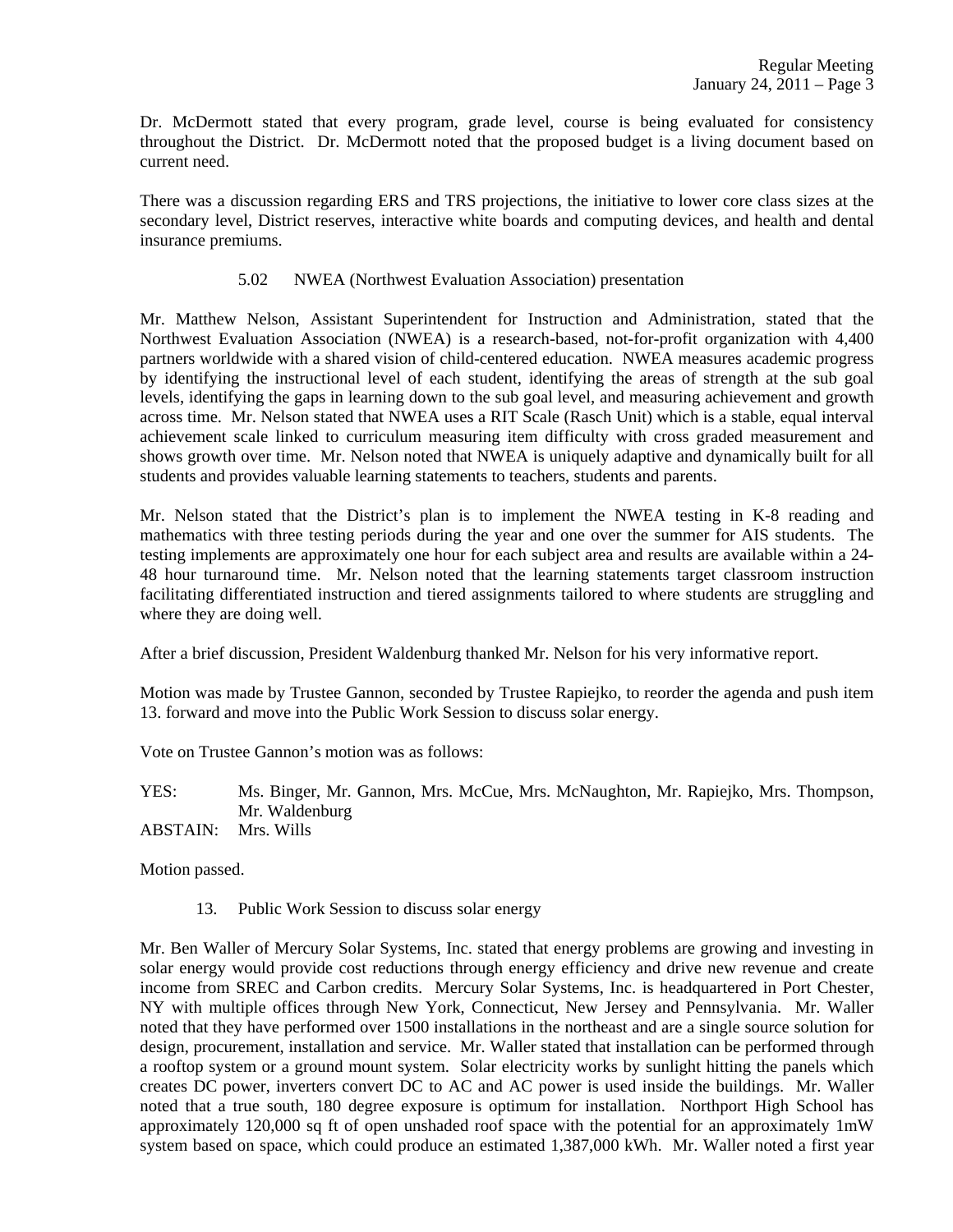electricity savings estimate of approximately \$141,228.95 at the high school with a 1mW system. Mr. Waller stated that a Solar PV Project could be financed through a capital investment, purchase power agreement or lease option. The cost of a turn-key 50kW PV system would be \$250,000 and LIPA rebates assigned to Mercury Solar are \$137,500 with a net school cost and capital outlay of \$112,500. Mr. Waller stated that the incentives offered are capped at a 50 kW system and schools are not eligible for tax credits or depreciation.

There was a brief discussion and President Waldenburg thanked Mr. Waller for his presentation on solar energy.

 5.04 The President of the Board reviewed the upcoming Board of Education meetings of February  $7<sup>th</sup>$ , February 28<sup>th</sup>, March  $7<sup>th</sup>$ , March  $21<sup>st</sup>$ , and March  $28<sup>th</sup>$ .

# 6. COMMUNICATIONS

 6.01 Email from UTN-EN to Members of the Board, received January 18, 2011, re: Platform of UTN-EN

Mrs. Jean Baron thanked the Board for recognizing the platform of the UTN-EN and appreciated them taking it into consideration.

President Waldenburg requested that the superintendent and administration review the suggestions in the UTN-EN's platform and give comment and feedback to the Board by February  $7<sup>th</sup>$ .

# 7. PUBLIC PARTICIPATION

Name Comment

Albert Prisco Stated that the taxpayers are probably not ready for the idea of one school district Resident in Suffolk County but suggested that the Board meet with other districts and explore the possibility of a merger or consolidation. Mr. Prisco also stated that he disagreed with the use of mediation after seeing what the union received in previous contracts. Mr. Prisco stated that the District is putting Counsel John Gross up against Sean Callahan who is a person that only does contract negotiations.

President Waldenburg stated that Mr. Gross is an exceptional man who gives his full attention and devotion to the District and provides the Board with very clear information as to how negotiations proceed, laying out exactly what each unit is focused on, taking back the interests of the Board. Mr. Waldenburg noted that there is no binding arbitration at any point.

Antoinette Blanck Ms. Blanck stated that Mr. Callahan is a labor relations specialist working with UTN President a number different local districts and that his sole job is not to negotiate. Ms. Blanck stated that she and Mr. Callahan share the responsibility of being chief negotiator. Ms. Blanck noted that Mr. Callahan has resources from the State but so does Mr. Gross.

Motion was made by Trustee Gannon, seconded by Trustee Thompson, to approve all items under 8.0 and 9.0, including Supplemental 8.01.1 (Schedule A #12-23), and Supplemental 9.07 amending the wording from "to apply for" to "to receive".

# 8. SUPERINTENDENT'S REPORT, GENERAL - FOR BOARD ACTION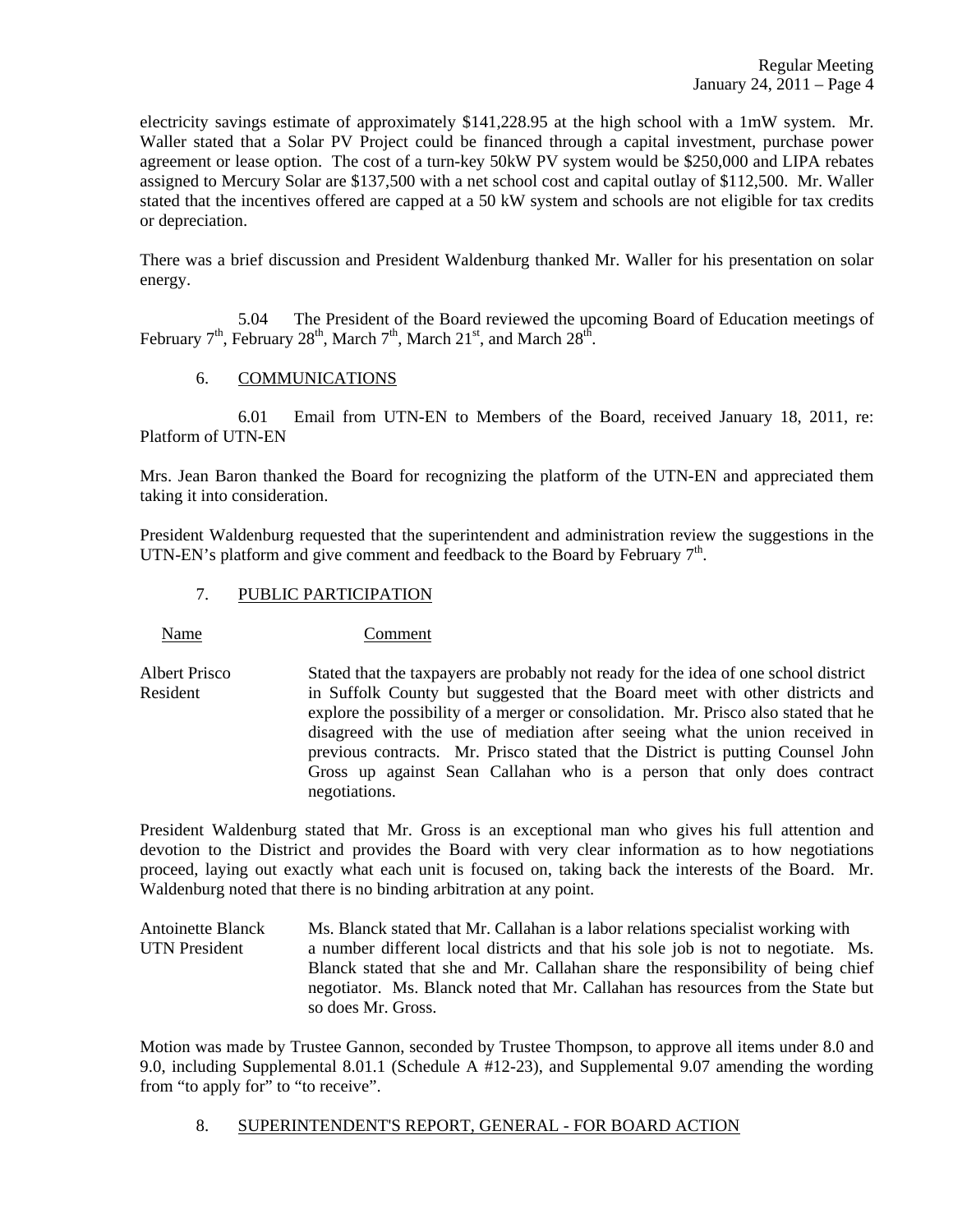8.01 Personnel Schedules, each dated January 24, 2011, and each attached and made part of the official minutes:

|                               | 8.01.1 Schedule A - Certified Staff (including Supplemental A #12-23) |
|-------------------------------|-----------------------------------------------------------------------|
| 8.01.2 Schedule B             | - Non-Instructional Staff                                             |
|                               | 8.01.3 Schedule C - Salary Transfers                                  |
| 8.01.4 Schedule D - Extra Pay |                                                                       |
|                               | 8.01.5 Schedule J - Committee on Special Education                    |

8.02 Receiving for a second reading and rescinding the following policy:

8.02.1 Policy #5121 – *"Guidelines for Student Scheduling"* 

At 10:30 p.m., motion was made by Trustee Thompson, seconded by Trustee Gannon, to extend the meeting.

Unanimously carried.

8.03 Receiving for a first reading revisions to the following policy:

 8.03.1 Policy #3301 – *"Substantive Changes in District Administrative Regulations or Procedures"*

8.04 Receiving for a second reading and adopting the following textbook:

 8.04.1 Theory of Knowledge for the IB Diploma Richard van de Lagemaat Cambridge University Press IB Theory of Knowledge Grades 11/12

#### 9. SUPERINTENDENT'S REPORT, FINANCIAL - FOR BOARD ACTION

9.01 Receiving the following donations to the District:

9.01.1 \$1,000.00 from Mark Tracy to the Judith P. Tracy Memorial Scholarship

Fund

 9.01.2 \$200.00 from John DeFalco to the Michael C. Kauffman Memorial Scholarship Fund

 9.01.3 \$250.00 from Eric W. Welch to the Geraldine Wolf Welch Memorial Scholarship Fund

9.02 Approving the following resolution:

 "RESOLVED, that the Board of Education accept the donation of \$567.40 from Box Tops for Education Program to be used for the purchase of supplies at Fifth Avenue Elementary School and increase the 2010-2011 budget code A2110.5030.12.0200 by \$567.40 for this purpose

 RESOLVED, that the Board of Education hereby approves an increase in the revenue code A2705 of the 2010-2011 budget by \$567.40 with the understanding that this increase in revenue is the result of the Fifth Avenue Elementary School participation in the Box Tops for Education Program"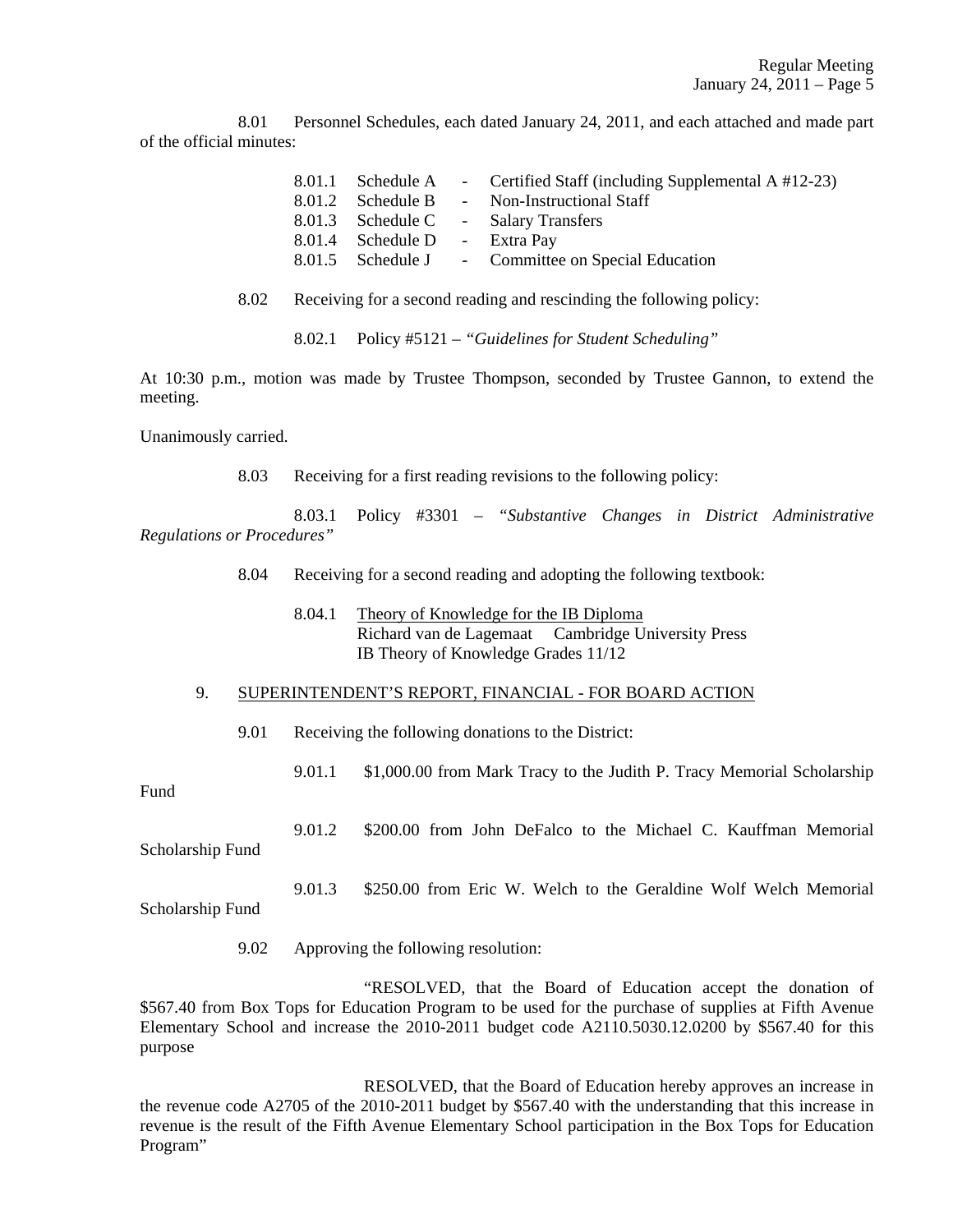9.03 Approving the following resolution:

 "BE IT RESOLVED, that the Board of Education hereby approves the expenditure of funds from the Employee Benefit Accrued Liability Reserve pursuant to General Municipal Law Section 6-p for the 2010-2011 fiscal year in the amount of \$40,635.69 and to increase the appropriations A9089.1600.00.6001 by \$33,333.68 and A9089.1601.00.6001 by \$7,302.01"

 9.04 Approving a 2010-2011 SEDCAR I Sub-Allocation Contract for Services between Half Hollow Hills Central School District (Local Education Agency-LEA) and the Northport-East Northport Union Free School District (Approved Special Education Program-ASEP)

Motion was made by Trustee Gannon, seconded by Trustee Rapiejko to table item 9.05, 2010-2011 Instructional Service Agreement between Northport-East Northport Union Free School District and S.A.I.L. at Ferncliff Manor.

Unanimously carried.

9.05 Tabled

 9.06 Authorizing the Board President to sign a contract with the following school district to provide Health Services for Northport-East Northport students attending school in that district during the 2010-2011 school year.

 9.06.1 Jericho Public Schools, seventeen (17) students attending Long Island Lutheran, and two (2) students attending Solomon Schechter @ \$931.65, totaling \$17,701.35

 9.07 Authorizing the administration to receive a grant from the Mentoring Partnership of Long Island in the amount of \$2,500.00 for the purpose of running SAT test prep classes for English Language Learner (ELL) students during the 2010-11 school year

Vote on Trustee Gannon's motion to approve all items under 8. and 9., including Supplemental 8.01.1 (Schedule A #12-23), excluding tabled item 9.05 (Instructional Service Agreement), and including amended Supplemental 9.07 was unanimously carried.

#### 10. SUPERINTENDENT'S REPORT - FOR INFORMATION ONLY

- 10.01 Student Activity Account Reports for November 2010 from:
	- 10.01.1 Northport High School
	- 10.01.2 East Northport Middle School
	- 10.01.3 Northport Middle School
- 10.02 Schedule I Home Instruction
- 10.03 Investment Report for November 2010
- 10.04 Collateral Report for November 2010
- 10.05 Bank Reconciliation Report for November 2010
- 10.06 Monthly Revenue and Budget Status Report as of November 2010
- 11. UNFINISHED BUSINESS